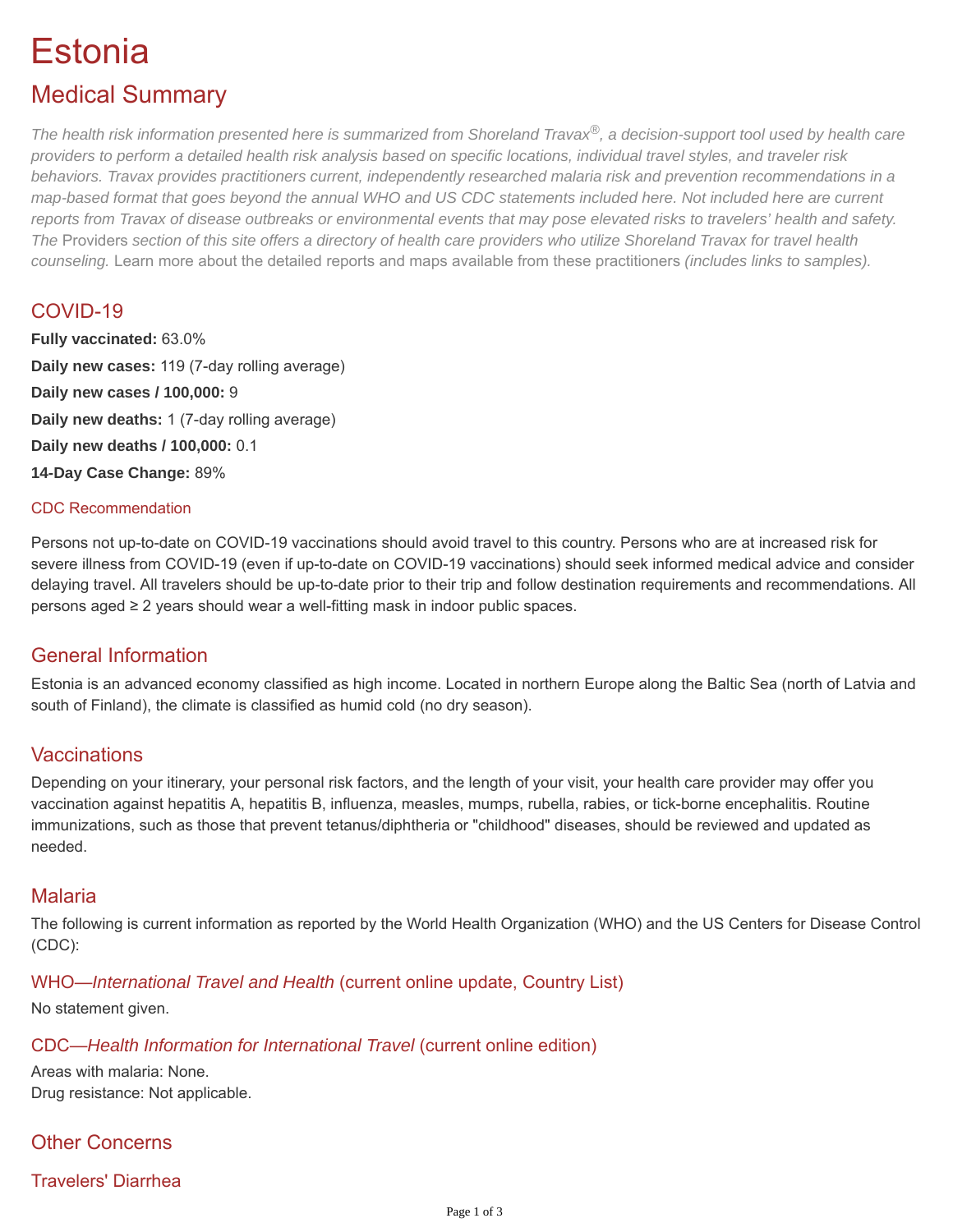Moderate risk exists throughout the country, with minimal risk in deluxe accommodations. [Food and beverage precautions](https://tripprep.com/library/travelers-diarrhea#prevention) may reduce the likelihood of illness.

Travelers should carry loperamide for self-treatment of diarrhea and, if risk is moderate to high, an antibiotic to add if diarrhea is severe. Consult a knowledgeable health care provider regarding which antibiotic is appropriate for you and most effective for your destination.

#### Insect- and Arthropod-Borne Diseases

Lyme disease may pose a risk. Personal protective measures are important.

# Other Disease and Health Risks

Additional concerns include hantavirus, hepatitis C, sexually transmitted infections.

# Consular Advice

*The material below includes information from the US Department of State (DOS), the UK Foreign, Commonwealth & Development Office (FCO), Global Affairs Canada (GAC), and Australia's Department of Foreign Affairs and Trade (DFAT), as well as from additional open-source material. Standard safety precautions that apply to all international travel can be found in the Library article* [Safety and Security](https://tripprep.com/library/safety-and-security)*.*

# Terrorism Risk

Risk of attack by transnational terrorist groups exists throughout Europe. Targets may include domestic and international organizations and businesses, public places and events, including those frequented by tourists, and transportation systems.

#### Crime

Low risk of violent crime (armed robbery) and moderate risk of petty crime exist throughout the country (especially from May to September), on or near public transportation, in bars, nightclubs, hotels, and in Tallinn's Old Town. Theft of valuables from unattended vehicles is common.

Scams involving exorbitant fees for products have been reported.

Risk exists of robberies and/or assaults occurring after consuming intentionally drugged food or drink; tourists are frequently targeted.

#### Civil Unrest

Protests and demonstrations may infrequently occur and have the potential to turn violent without warning. Bystanders are at risk of harm from violence or from the response by authorities. Disruption to transportation, free movement, or the ability to carry out daily activities may occur.

# Water Safety

Rent water sports equipment from reputable operators. Scuba dive only with personnel certified by PADI or NAUI, and use equipment only from PADI- or NAUI-certified dive operators.

#### Transportation Safety

Low risk of traffic-related injury or death exists. The road traffic death rate is less than 7 per 100,000 population, the lowest risk category.

#### Natural Disasters

Seasonal flooding frequently occurs.

# Consular Information

Selected Embassies or Consulates in Estonia

- United States: [+372] 668-8100; ee.usembassy.gov
- Canada: [+372] 627-3311; international.gc.ca/world-monde/estonia-estonie
- United Kingdom: [+372] 667-4700; www.gov.uk/world/organisations/british-embassy-tallinn
- Australia: [+372] 6-509-308; estonia.embassy.gov.au

Estonia's Embassies or Consulates in Selected Countries